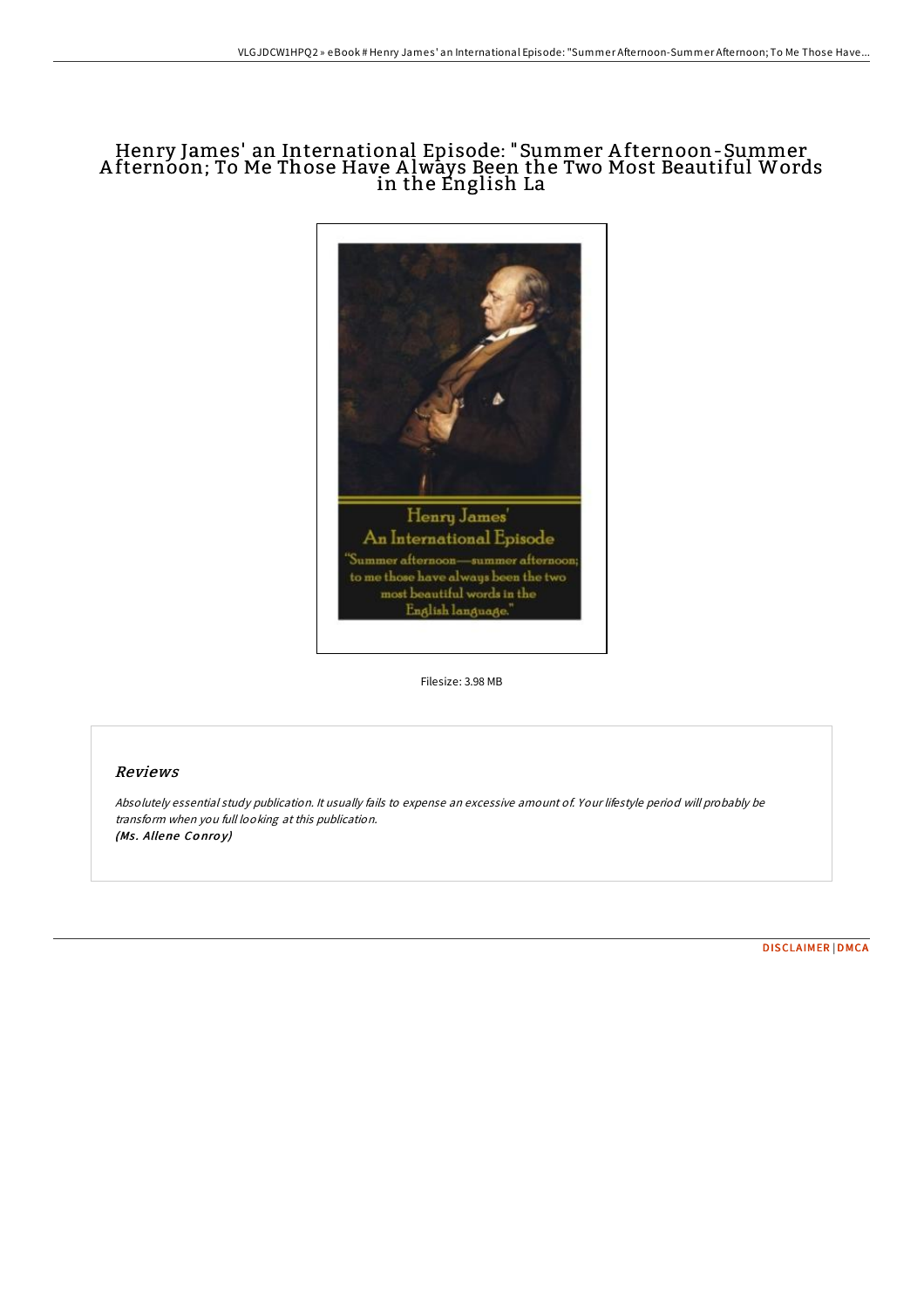## HENRY JAMES' AN INTERNATIONAL EPISODE: "SUMMER AFTERNOON-SUMMER AFTERNOON; TO ME THOSE HAVE ALWAYS BEEN THE TWO MOST BEAUTIFUL WORDS IN THE ENGLISH LA



2013. PAP. Book Condition: New. New Book. Delivered from our UK warehouse in 3 to 5 business days. THIS BOOK IS PRINTED ON DEMAND. Established seller since 2000.

 $\Box$  Read Henry James' an International Episode: "Summer Afternoo[n-Summe](http://almighty24.tech/henry-james-x27-an-international-episode-quot-su.html)r Afternoon; To Me Those Have Always Been the Two Most Beautiful Words in the English La Online

Download PDF Henry James' an International Episode: "Summer Afternoo[n-Summe](http://almighty24.tech/henry-james-x27-an-international-episode-quot-su.html)r Afternoon; To Me Those Have Always Been the Two Most Beautiful Words in the English La